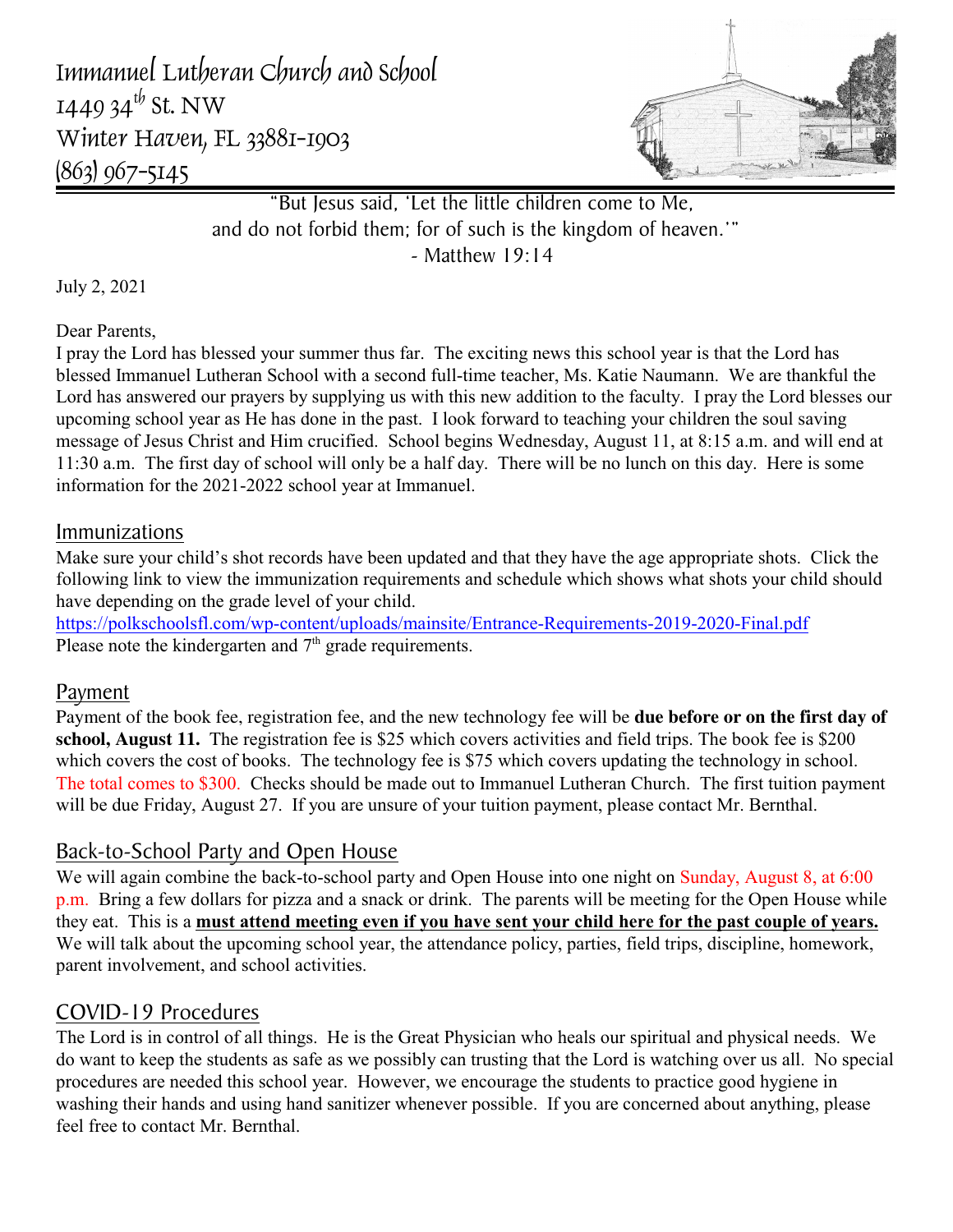## August Calendar

Attached is the August calendar with important school dates and times. A calendar will be handed out each month. Keep it in a spot where you can refer to it often for school information.

# Immanuel Lutheran School Calendar 2021-2022

Attached is the school year calendar for 2021-2022. This has all the vacation days along with the Family Fun and Game Night dates. Please keep this for reference throughout the year. **Notice that we do not follow the public school schedule. Check the calendar or call Mr. Bernthal to be sure of the school days.**

## School Supplies

Look at the chart (on the following sheet) for the supplies your child needs. **Please do not buy the 5 subject notebooks.** One notebook for each class. It may be a good idea to stock up with a few extra of these items now while the back-to-school sales are going. This may save time and money later when your child runs out of an item during the middle of the year. **Please make sure your child has all the supplies they need.** If you have any questions, please call your teacher. Your child may have some supplies left from last year.

## Ms. Katie Naumann Installation

Sunday, July 18 at 10:15 a.m. we will be having a special church service to install Ms. Katie Naumann as our teacher. There will be a reception following the service. Please bring a dish, side, or drink to share and meet the new teacher.

## Vacation Bible School

We will be having Vacation Bible School July 19-23 from 9:00 a.m. - 11:30 a.m. If you are planning to send your child, please let Mr. Bernthal know. Thank you.

## First Day of School

School begins Wednesday, August 11, at 8:15 a.m. The first day of school will only be a half day and will end at 11:30 a.m. There will be no lunch on this day.

## Education Sunday

Education Sunday will be Sunday, August 29, at 10:15 a.m. Your children will be singing in church to start the new school year. Please bring your children by 10:00 a.m. so we can practice. Let us lift praises to our Lord and Savior Jesus Christ for the blessings of Christian Education.

Yours in Christ, Mr. Neil Bernthal **Home:** 863-866-4160 **School:** 967-5145

Ms. Katie Naumann **Home:** 253-230-4184 **School:** 967-5145

#### **Up Coming Events**

**-Ms. Katie Naumann's Installation: Sunday, July 18, 10:15 a.m. reception following -Vacation Bible School: Monday, July 19 - Friday, July 23 9:00 a.m. - 11:30 a.m. -Back-to-School Party and Open House: Sunday, August 8, 6:00 p.m. Bring snack and pizza money -School Starts: Wednesday, August 11, 8:15 a.m. - 11:30 a.m. -Education Sunday: Sunday, August 29, 10:15 a.m. - Children sing in church**